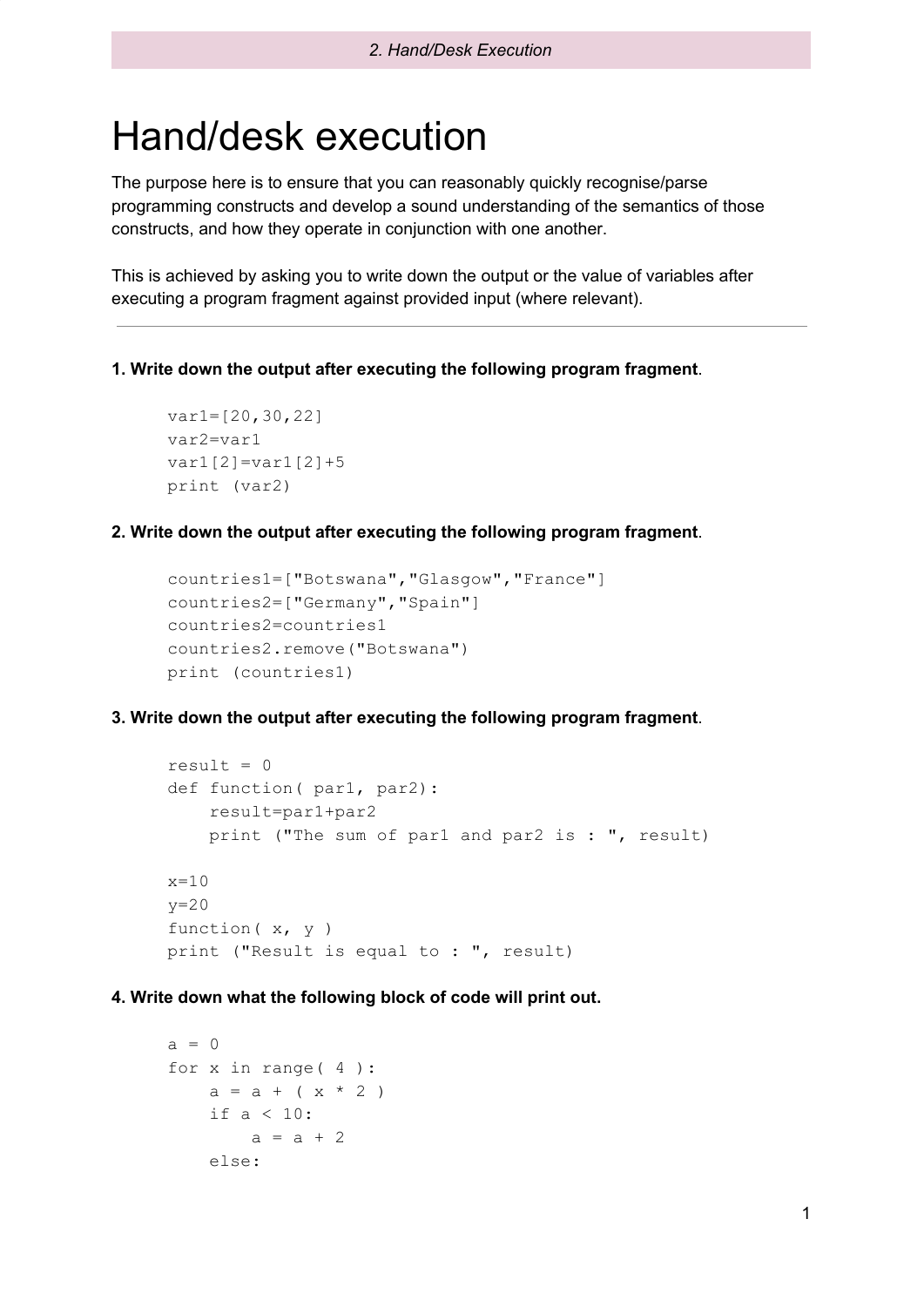```
a = a - 10print (a, end = " " )print( "" )
```
**5. Write down what the following block of code will print out.**

```
a = 0b = Truefor x in [ 4, 2, 6, 3, 7, 4, 1 ]:
   if b:
       a = a + xelse:
       a = a - xb = not bprint( a, end = " " )print( "" )
```
**6. Write down what the following block of code will print out.**

```
a = 100b = [ 1, 6, 4, 8, 3, 4, 7, 9 ]for i in range( len(b) ):
   print( a, end = " " )a = a - b[i]print( a )
```
**7. Write down what the following block of code will print out.**

```
a = 28b = [ 3, 6, 10, 14, 19, 24, 29, 31, 38, 44 ]c = 0while b[ c ] < a:
   c = c + 1print( c )
```
**8. Write down what the following block of code will print out.**

```
a = 0for x in (1,5):
     a = a + (x * 2)if a < 20:
          a = a + aprint(a)
```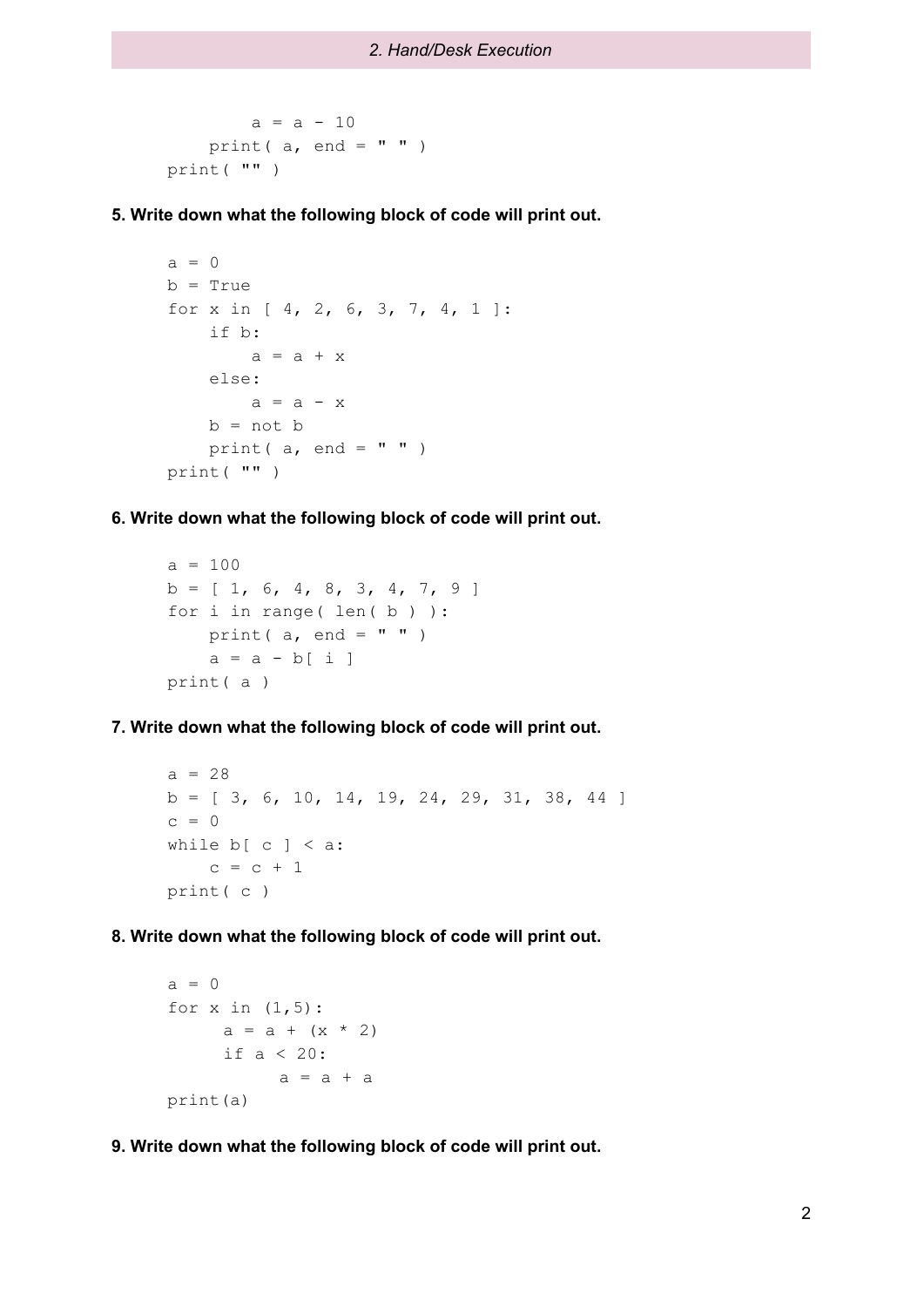```
a = 100b = [ 20, 1, 3, 5, 10, 4, 3, 7 ]for i in range( len( b ) ):
     a = a - b[i]print( a )
```
**10. Write down what the following block of code will print out.**

```
a = 42b = [ 83, 80, 77, 15, 17 ]c = 0while b[ c ] > a:
    c = c + 1print( c )
```
**11. Write down the output after executing the following program fragments**.

 $x = [ 1 ]$  $y = [2]$  $z = x * 3$  $x = y + x$ print  $(z[1])$ 

**12. Write down the value of result after executing the following code fragment.**

```
result = 0word = "skywalker"
x = "a"for w in word:
     if w > x:
          result = result+1
```
**13. Write down the value of result after executing the following code fragment.**

```
c = 0result = 0for c in range (5):
     if c 82 == 0:
          result = result + 1result = result + c
```
**14. Write down the value of result after executing the following code fragment.**

```
c = 0result = 0for c in range (5):
```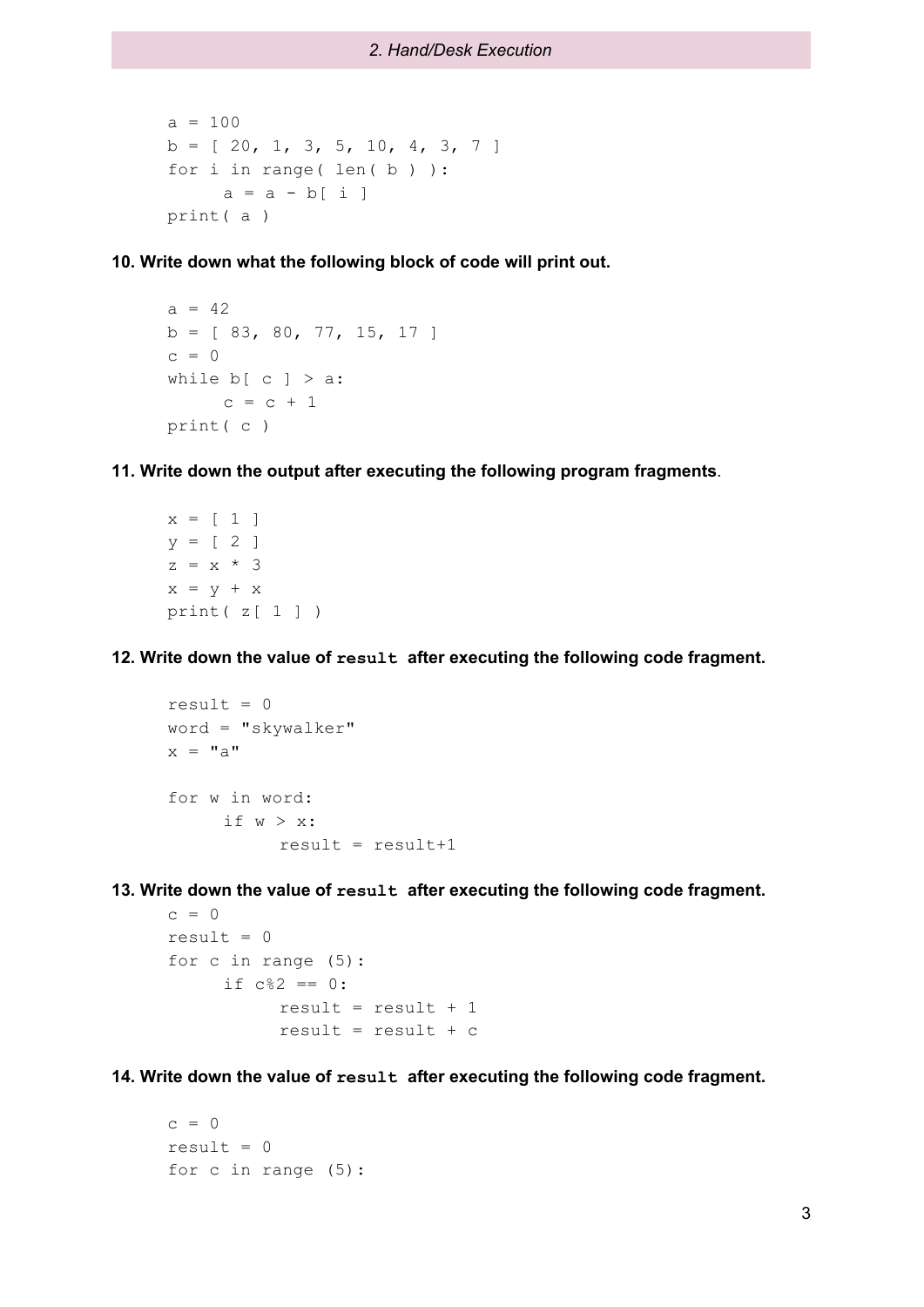```
if c %2 == 0:
     result = result + 1result = result + c
```
**15. Write down the value of result after executing the following code fragment.**

```
c = 0result = 0for c in range (5):
     if c 82 == 0:
          result = result + 1result = result + c
```
**16. Write down the value of result after executing the following code fragment.**

```
result = 0while result \leq 9:
     if result%2 == 0:
           result = result + 1else:
           result = result + result
```
**17. Write down the value of result after executing the following code fragment.**

```
a = "uotlqch"b = "r"c = "xiqittosau"
d = "i"e = "ptuuepnttt"
def foo(s):
     if len(s) > 1:
          s = s[len(s) - 2]return s
result = ""
for x in [a,b,c,d,e]:
     result = result + foo(x)
```
**18. Write down the output from the following fragments of code.**

```
def foo(n):
   if n \leq 1:
     return n
   else:
     return n + foo(n-1)
```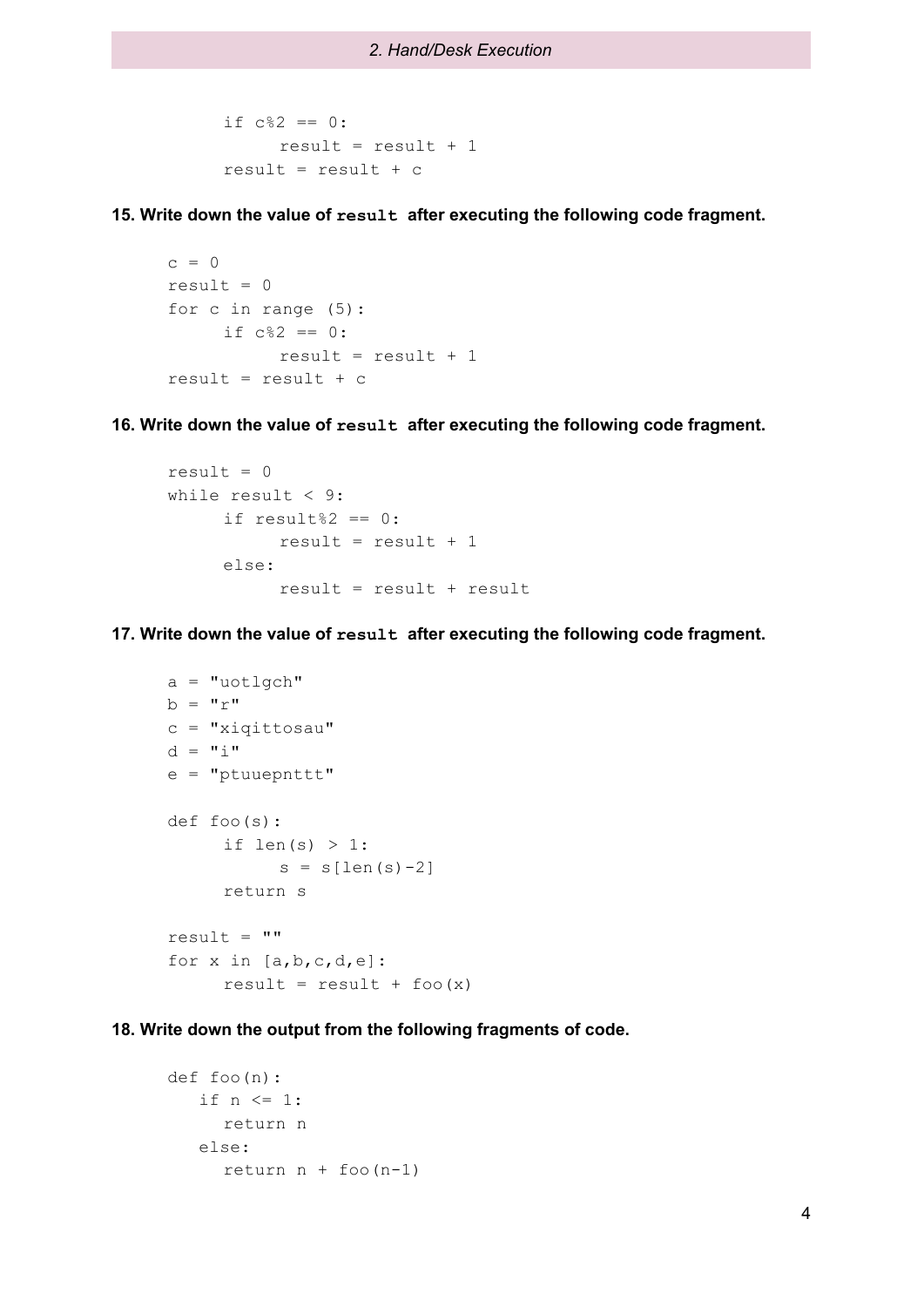$c = 7$ print(foo(c))

## **19. Write down the value of result after executing the following code fragment.**

**Note:** The pop() function returns the element at the specified position and removes it from the list. If no index is specified,  $_{\text{pop}}$  () removes and returns the last item in the list.

```
result = 0ages = {'Yoda':900, 'Luke':19, 'Leia':19, 'Chewie':204,
'Han':32}
ages.pop('Luke')
ages.pop('Chewie')
ages.pop('Han')
for x in ages:
  result += (ages[x])
```
#### **20. Write down the value of result after executing the following code fragment.**

**Note**: The find(*substring*) function returns the index of the first occurence of *substring* if it is found in given string. If it is not found then it returns -1.

```
a = "dagobah"b = "endor"c = "tatooine"
d = "crait"
e = "dantooine"
result = 0result = result + a.find("g")result = result + len(b)result = result * c.find("too")
result = result + d.find("x")result = result + len(e.split("t")[0])
```
## **21. Write down the value of result after executing the following code fragment.**

```
# Assume a file called data.txt contains the following lines
# of text:
# The Empire Strikes Back
# The Last Jedi
# Return of the Jedi
f = open('''data.txt'')lines = f.readlines()
```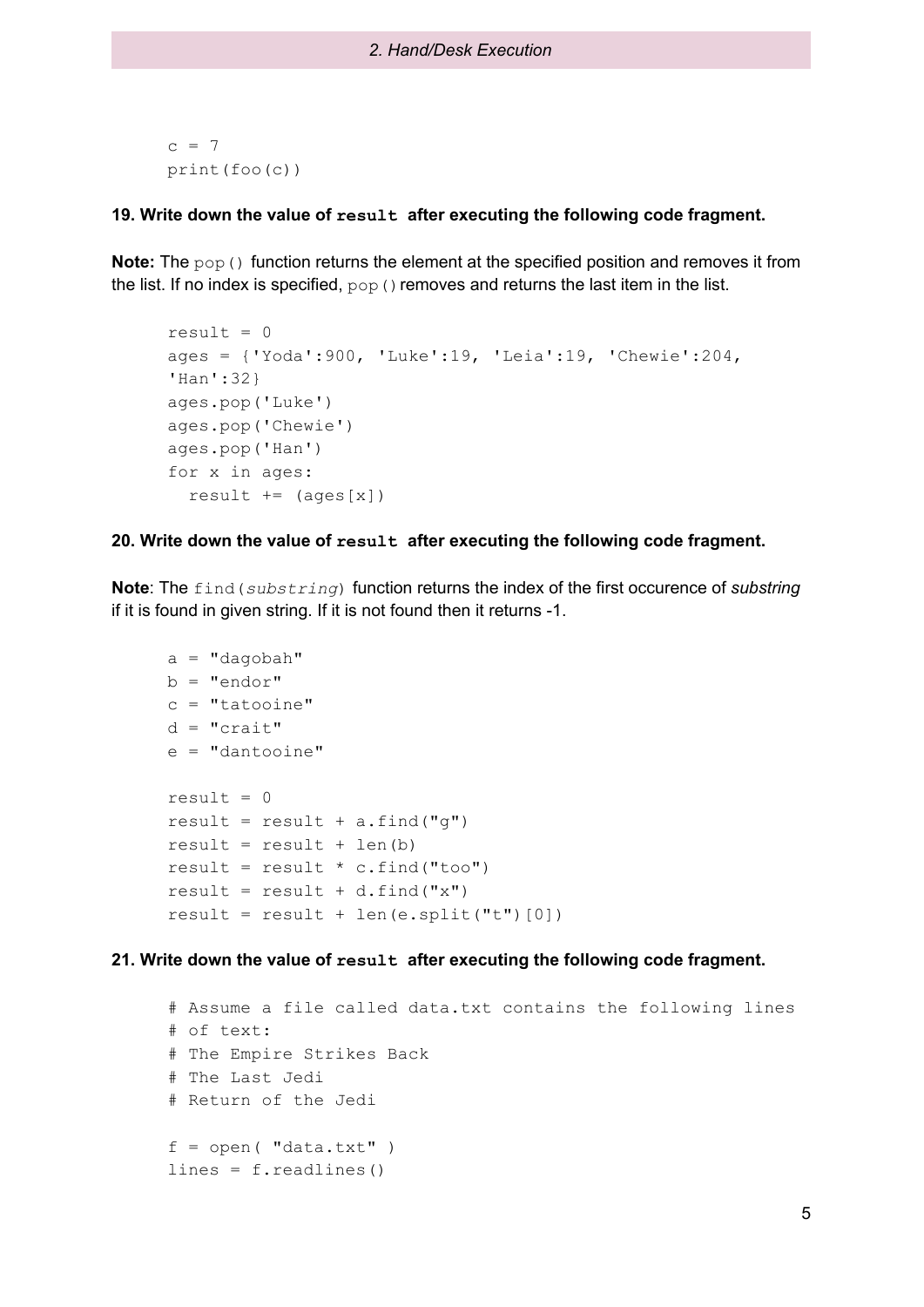```
words = []
result = ""
for line in lines:
     for word in line.split():
          words.append(word)
words.reverse()
new words = [6, 3, 2, 1, 9]for w in new_words:
     result = result + words[w] + " "
```
## **22. Write down what the following block of code will print out.**

**Note**: The find(*substring*) function returns the index of the first occurence of *substring* if it is found in given string. If it is not found then it returns -1.

```
a = "3214"b = [0, 3, 2, 1]c = 0d = 0for i in range(len(b)):
     c = int(b[i])d += c + a.find(str(c))
print(d)
```
## **23. Write down what the following block of code will print out.**

**Note**: The find(*substring*) function returns the index of the first occurence of *substring* if it is found in given string. If it is not found then it returns -1.

```
words = "hoth dagobah tatooine"
result = 0for c in ("abcdefghi"):
     result += words.find(c)
print (result)
```

```
b = [ 3, 6, 10, 7, 19, 24, 20, 31, 38, 44 ]u = b[ 0 ] < b[ 1 ]p = b[1]for i in range (2, len(b)):
    if u and p > b[ i ]:
        print( "x" + str( i-1 ), end = " " )
        u = not u
    elif not u and p < b[ i ]:
        print( "\mathsf{y}" + \mathsf{str}(\mathsf{i} - 1), end = " " )
```